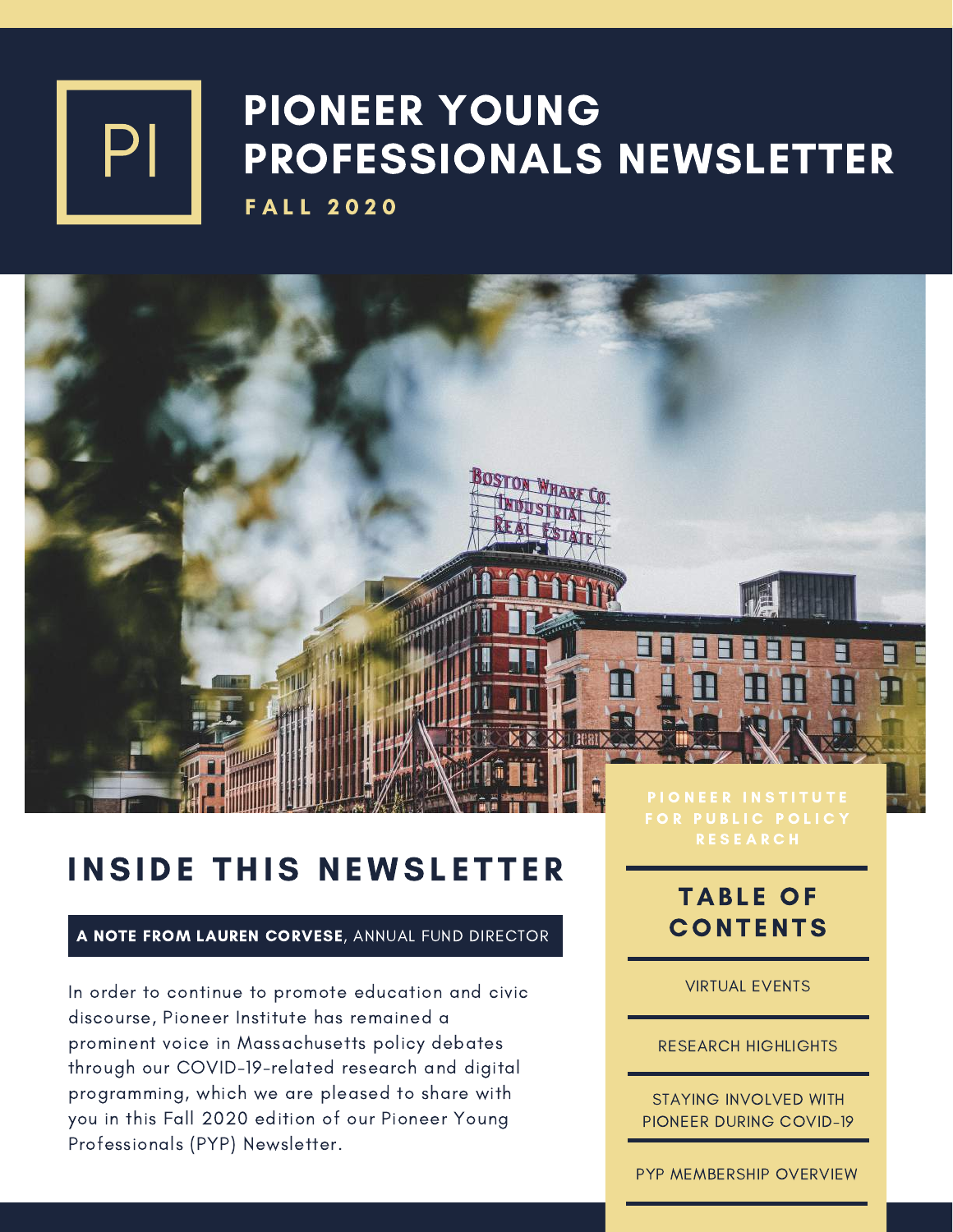# VIRTUAL EVENTS

The COVID-19 pandemic has led to many changes in our lives, forcing us into a period of uncertainty. With both a global pandemic and a national Presidential election occurring simultaneously, Pioneer Institute has accelerated our research and programming so that you, our loyal community of supporters and young professionals, have the resources to stay informed on the most current issues of our day.

We invite you to take a moment, press play, and learn more by viewing our collection of digital programming, Pioneer Virtual Policy Briefings, hosted this fall. In this webinar series, the Institute has covered a range of timely issues, from an investigation on nearly \$300 million in special needs student funding withheld by the state to a debate on the merits of ranked choice voting in future elections. We encourage you to review these discussions below!



### HARDEST-HIT INDUSTRIES: REBUILDING RESTAURANTS, RETAIL, AND TRAVEL & **HOSPITALITY**

#### F F A TURING MARY CONNAUGHTON

A **[recent](https://pioneerinstitute.org/covid/covid-economy/new-study-offers-guide-to-recovery-in-ma-retail-accommodation-and-tourism-and-restaurant-sectors/) study** released by Pioneer examined three of the industries hardest-hit by the pandemic: restaurants, retail, and travel and hospitality. In a briefing held on July 29th by Mary Connaughton, Pioneer's Director of Government Transparency, the Institute discussed the strategies outlined in our report to increase business viability and employment in these industries both during and after the COVID-19 outbreak. Here Connaughton presented a list of policy actions that can best aid businesses which rely largely on in-person gatherings and assist in getting people back to work.

You can view Connaughton's briefing on Hardest-Hit Industries: Rebuilding Restaurants, Retail, and Travel and Hospitality [here.](https://www.dropbox.com/s/uceht3ua5ze4jfa/E8.%20Virtual%20Policy%20Briefing%20with%20Mary%20Connaughton.mp4?dl=0)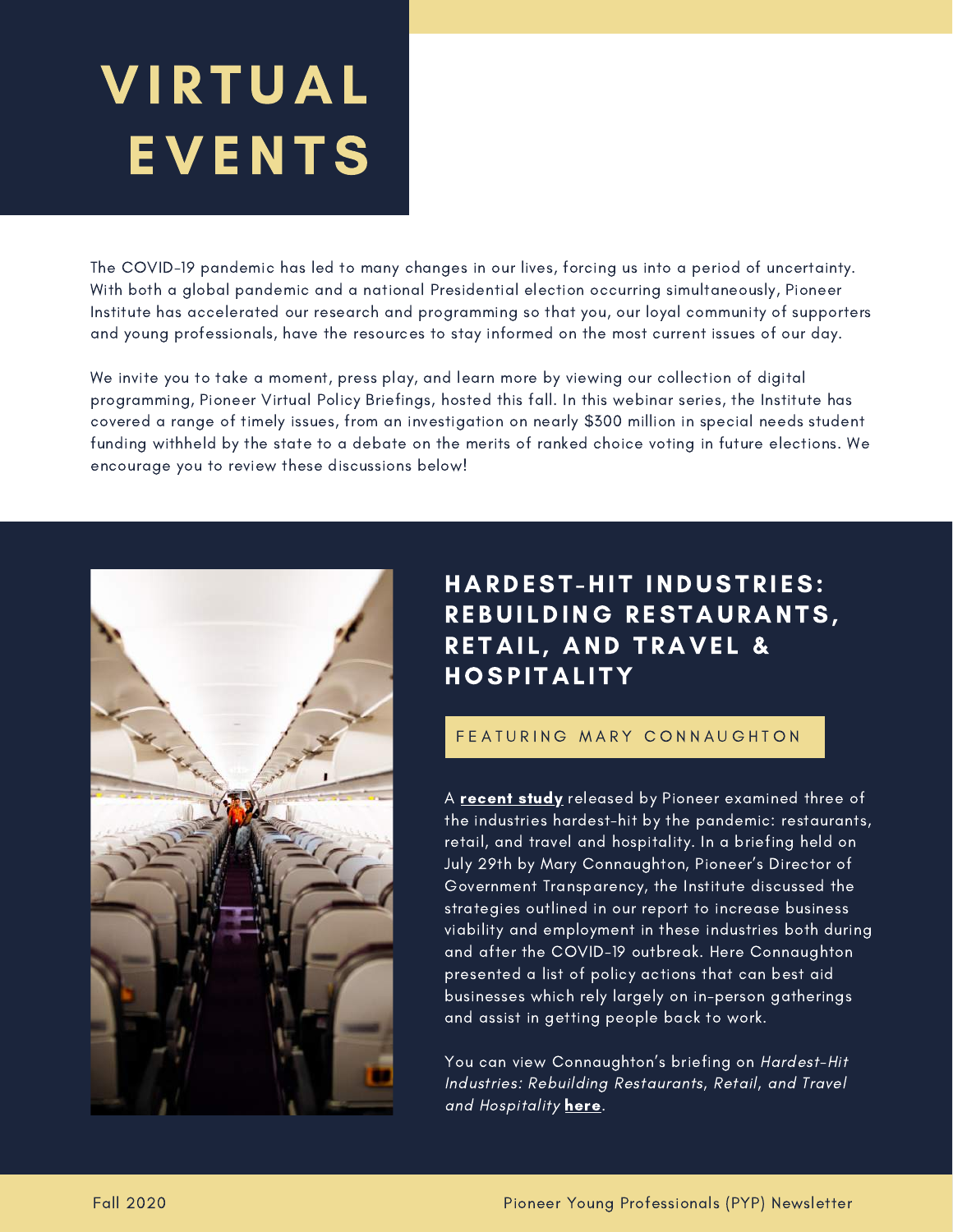### **VIRTUAL EVENTS**

### P O S T - E S P I N O Z A STRATEGIES & UNLOCKING FEDERAL F U N D S F O R RELIGIOUS SPECIAL **NEEDS STUDENTS**

#### FEATURING TIM KELLER

For over a decade, the Massachusetts Department of Elementary and Secondary Education's legal office has perpetuated an unaccountable and legally questionable culture within its department by denying services and government aid to students with disabilities attending parochial schools, citing an antiquated legal barrier known as the Blaine Amendments. In Massachusetts alone, as many as 16 percent of private school students may qualify for federally funded special education services, however only 1 percent of these students have seen any aid.

In a briefing held on September 23rd, Pioneer was pleased to host Tim Keller, Senior Attorney at the Institute for Justice, for a discussion on the impact of the Espinoza v. Montana Department of Revenue ruling as it relates to the state's withholding of federal funds from parochial schools, and how to possibly remedy these wrongs that negatively impact thousands of special needs students in Massachusetts.

You can view Keller's briefing on Post-Espinoza Strategies & Unlocking Federal Funds for Religious Special Needs Students [here.](https://www.dropbox.com/s/lbwt6v6y6yp1drg/E9.%20Virtual%20Policy%20Briefing%20with%20Tim%20Keller.mp4?dl=0)



### UNDERSTANDING YOUR VOTE ON QUESTION #2: RANKED COICE VOTING

#### FEATURING GREG DENNIS & L E E G O O D M A N

In this past November election, Massachusetts voters took up a ballot question that had the power to fundamentally reshape the way our state votes. Under a system called "rankedchoice voting," races that involve more than two candidates allow voters the option to numerically rank their choices.

In a briefing held on October 28th, Pioneer was pleased to host Greg Dennis, Policy Director for Yes On 2, and Lee Goodman, former Chairman and Commissioner of the Federal Election Commission (FEC), for a debate on the basics of Massachusetts Ballot Question #2 to explain what ranked choice voting is, how it works, and the benefits and challenges that this potential new system presents to Massachusetts voters. We hope [o](https://masseconomix.org/)ur [me](https://masseconomix.org/)mbers felt better prepared to cast an informed vote in this election.

You can view Dennis and Goodman's briefing on Understanding Your Vote on Question 2: Ranked Choice Voting [here](https://www.dropbox.com/s/beckaa6bi1rkr20/E10.%20Virtual%20Policy%20Briefing%20with%20Greg%20Dennis%20and%20Lee%20Goodman.mp4?dl=0).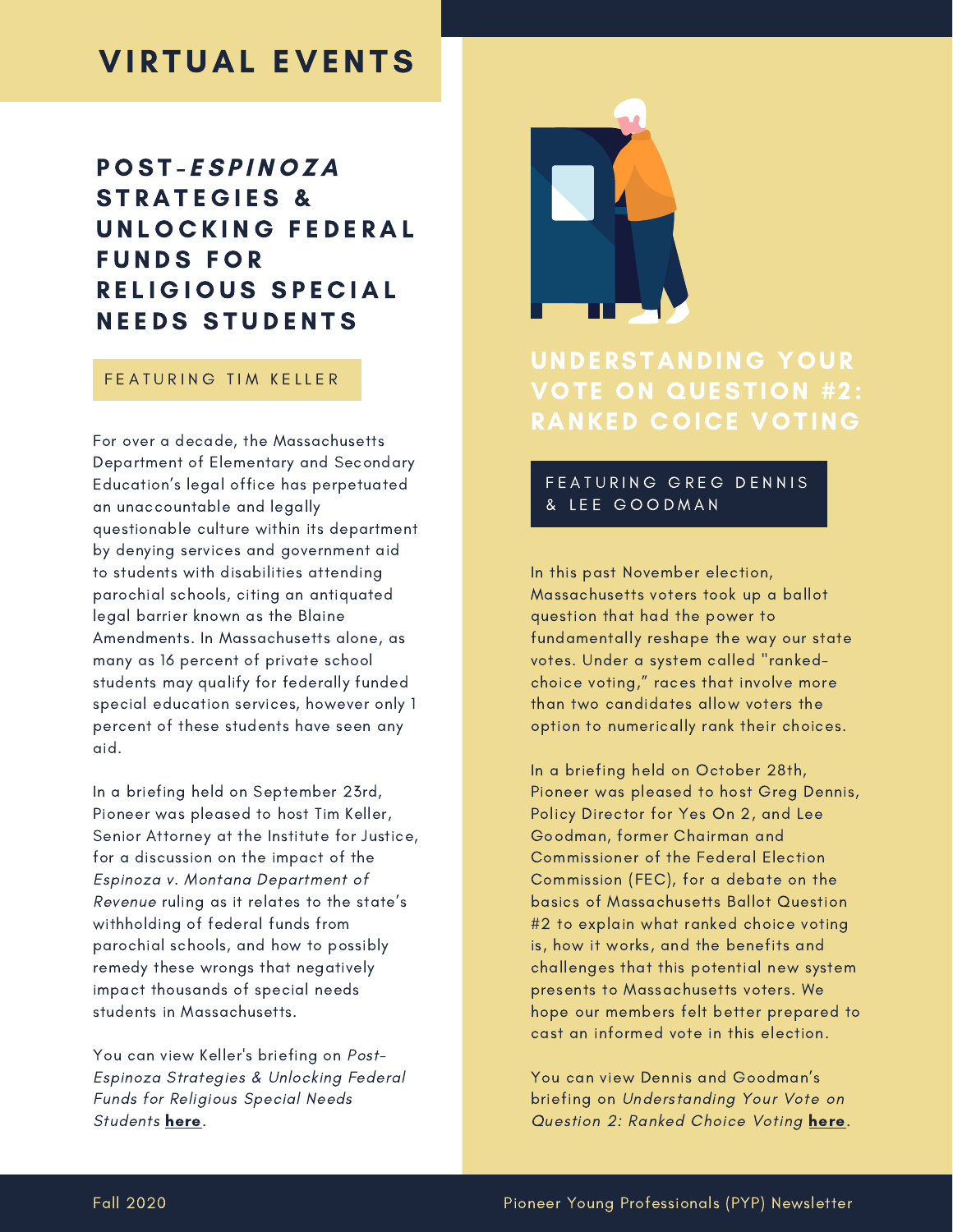### **VIRTUAL EVENTS**

### **REGISTER NOW!** PRINCIPLES FOR EFFECTIVE DIGITAL LEARNING

#### FEATURING MICHAEL HORN

Digital learning is the K-12 innovation of the 21st century and more important to families and schoolchildren during the COVID-19 crisis than any education policy topic.

We hope that you will join us for our free webinar, Principles for Effective Digital [Learning,](https://us02web.zoom.us/webinar/register/WN_eP9vgx6VSNOMh9eQZU_73g) on November 18th at 3:00 PM. Pioneer is proud to host nationallyrecognized digital schooling expert Michael Horn, cofounder of the Clayton Christensen Institute for Disruptive Innovation, who will be joined by Pioneer's Jamie Gass to discuss the best practices drawn from virtual learning and the promise of disruptive innovation.

Register for Principles for Effective Digital Learning [here](https://us02web.zoom.us/webinar/register/WN_eP9vgx6VSNOMh9eQZU_73g).



### THERE IS MORE VIRTUAL PROGRAMMING TO COME!

This coming year brings a number of key events and opportunities to get involved with Pioneer Institute. We are currently hard at work to reshape our annual Hewitt Healthcare Lecture and Lovett C. Peters Lecture in a digital space.

Keep an eye out for virtual events like this, programming that is available to our PYPs, in Spring 2021!

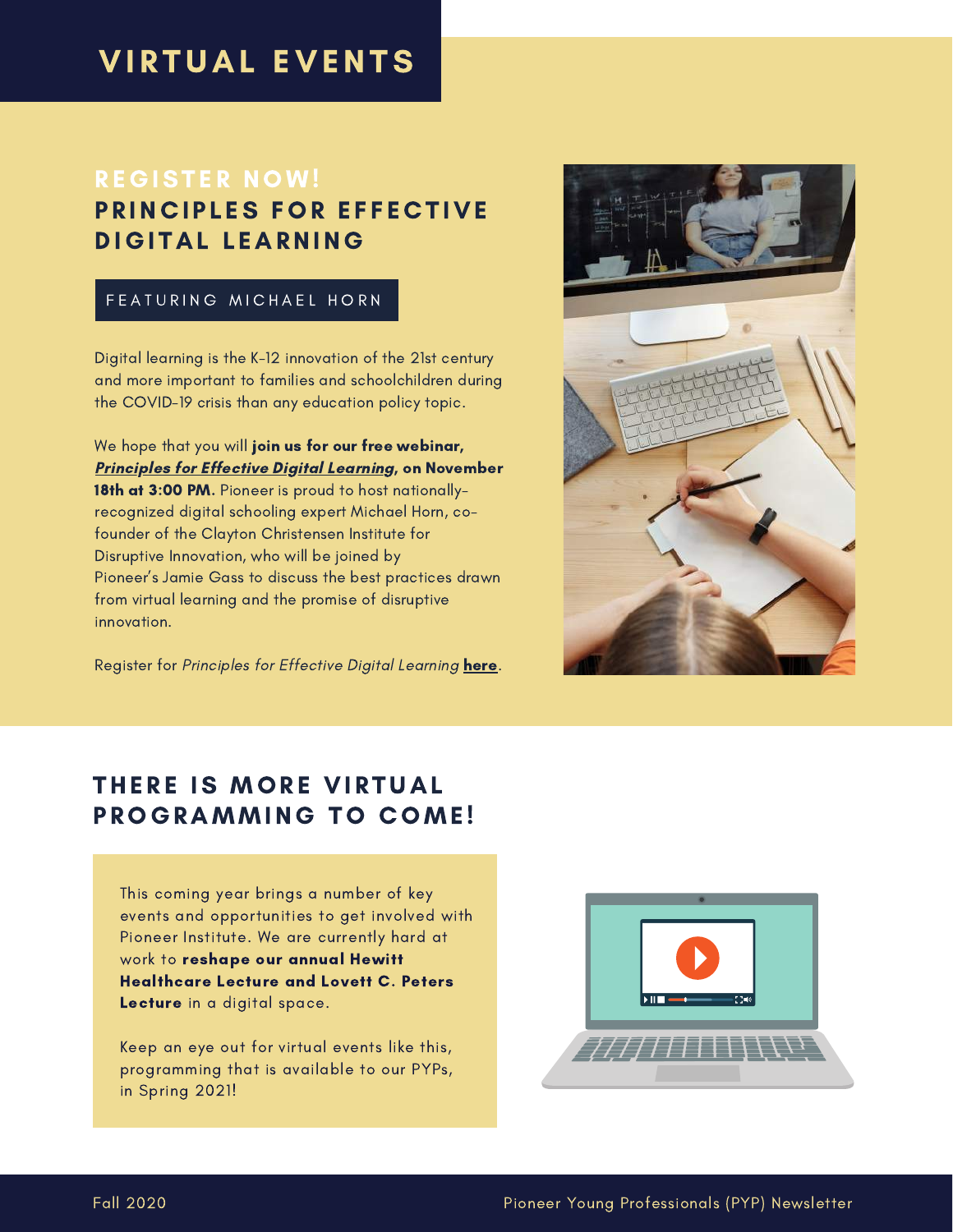## **RESEARCH** HIGHL IGHTS

The coronavirus pandemic has affected all of us, resulting in losses of jobs, freedom of movement, civil liberties, and many of our loved ones. While prompt measures to protect Massachusetts residents are necessary at this time, policies must also be accountable, focused, and effective.

To that end, Pioneer Institute's team has launched a dynamic research agenda to guide decisive policy action during this crisis, while also addressing other healthcare, education, economic, and transportation-related issues that existed prior to the outbreak. It's through these investigations that the Institute remains a go-to source of data-driven policy solutions on today's current issues and we encourage you to read more on the work done by our four research centers below!

### THE INSTITUTE ON GOVERNOR BAKER'S NEW COVID-19 RESTRICTIONS

#### PUBLIC STATEMENT

On November 6th, new executive orders were put into effect by Massachusetts due to the recent spike in COVID-19 cases in the state.

Governor Charlie Baker's new order includes a limit on the size of gatherings in private homes to no more than 10 people, the closure of certain businesses by 9:30 p.m., a requirement for face coverings in open outdoor spaces even if social distancing measures are adhered to, and a stayat-home advisory from 10:00 p.m. through 5:00 a.m. with only certain exceptions.



There are four things the Institute believes the Governor must change to these restrictions: The order must distinguish guests from residents in a household, focus on improving business compliance with COVID-19 protocols rather than limiting the hours of operation, lift face mask requirments when socially distant in open outdoor spaces, and rethink the fines of \$500 (or more) which are unreasonable. For more information on Pioneer's public statement, visit our [website](https://pioneerinstitute.org/better_government/pioneer-institute-statement-on-governor-bakers-new-covid-restrictions/).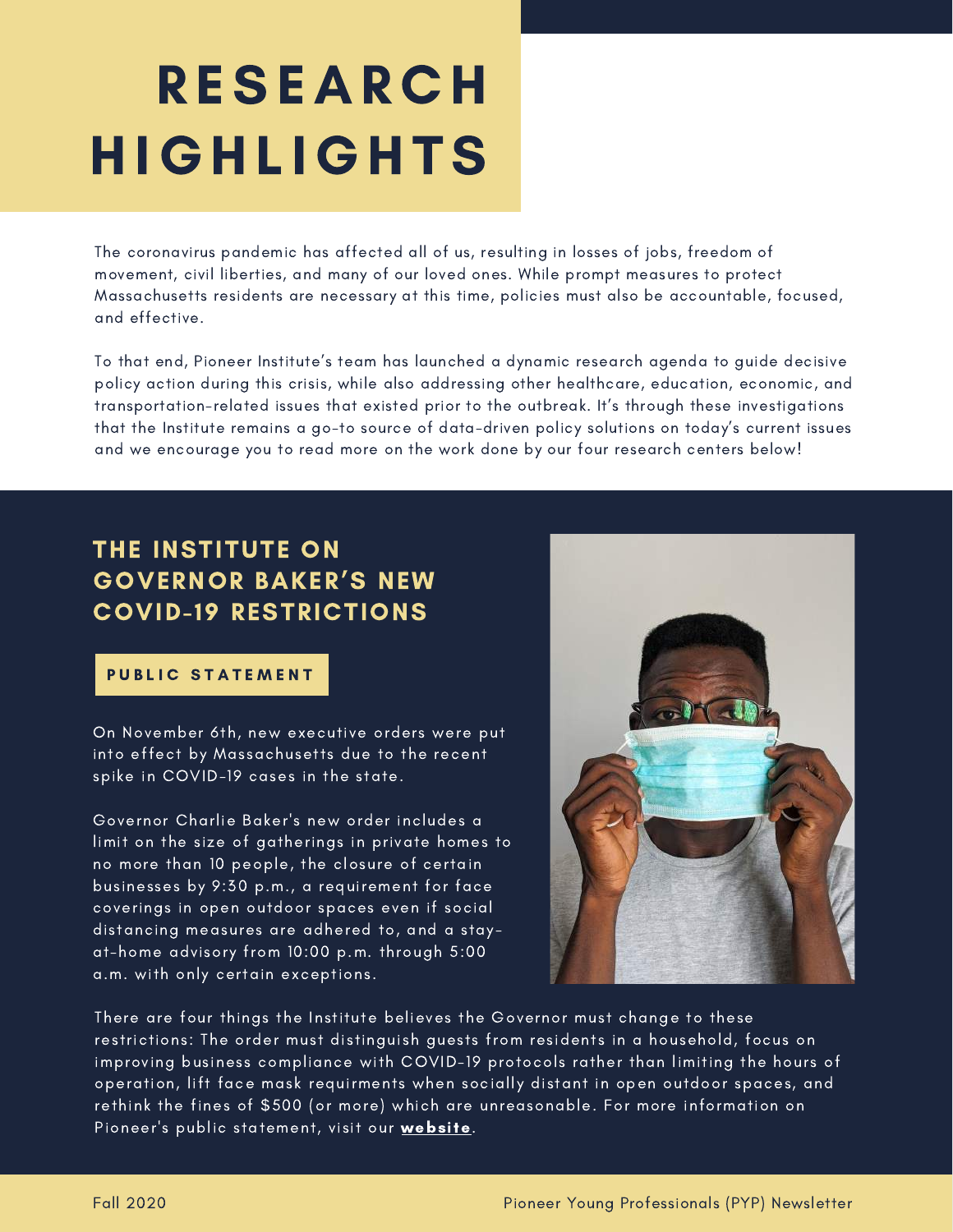### ECONOMIC RECOVERY FROM COVID-19 WILL REQUIRE SHORT-TERM RELIEF, LONG-TERM REFORMS

Study by Greg Sullivan, Andrew Mikula, & Rebekah Paxton

#### PIONEEROPPORTUNITY

As the economy continues to face hurdles in reopening, our state governments and individual business leaders are providing both short- and long-term strategies to repair the economy. A full economic recovery from COVID-19 will require regulatory reform, rent relief, and infrastructure investment, as well as tax credits and deductions.

A **[recent](https://pioneerinstitute.org/covid/study-economic-recovery-from-covid-will-require-short-term-relief-long-term-reforms/) study** by Pioneer's Gregory Sullivan, Andrew Mikula, and Rebekah Paxton suggests that to properly aid businesses through reopening, a nationwide rent relief program that targets small businesses is essential as well as the creation of federal incentives for lenders to extend debt payment deadlines. Federal tax credits will also encourage consumers to support struggling businesses, specifically those that are brick-and-mortar.

EVERY ADDITIONAL DOLLAR ADDED TO THE STABILIZATION FUND DURING PROSPEROUS TIMES IS ANOTHER DOLLAR THAT CAN BE USED TO STIMULATE THE ECONOMY AND PREVENT FAMILIES FROM FALLING INTO POVERTY DURING TIMES OF CRISIS."

- Andrew Mikula

The report offers several reforms for fiscal resilience, including the redirection of funds from federal grant programs to those more immediately related to the current economic crisis. Pioneer recommends creating regulatory reform and infrastructure investment opportunities that reduce local start-up and permitting costs for businesses, as well as national investments in sufficient broadband networks for small businesses and residences with a focus on identifying areas without high-speed internet access.

For more information on Sullivan, Mikula, and Paxton's recommendations, visit our [website.](https://pioneerinstitute.org/covid/study-economic-recovery-from-covid-will-require-short-term-relief-long-term-reforms/)

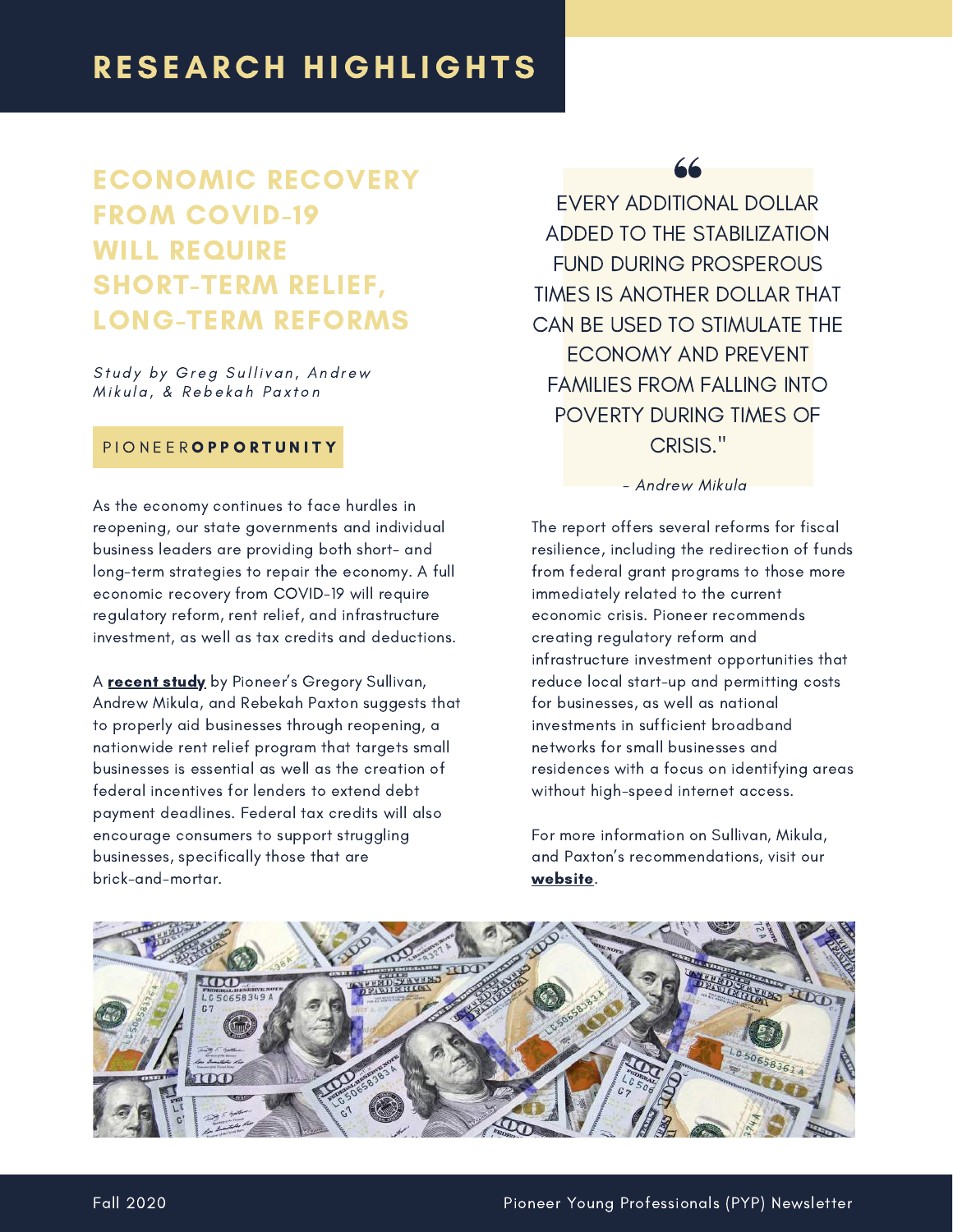### SHIFTING SPECIAL NEEDS STUDENTS TO ONLINE LEARNING IN THE COVID-19 SPRING

Report by William Donovan & Julie Young

#### PIONEER**EDUCATION**

As digital learning continues to play a large role in K-12 and college education in the age of COVID-19, students with learning disabilities and special needs are faced with new challenges as school administrators try to redefine remote instruction from the ground up for all students, families, and teachers. A **[recent](https://pioneerinstitute.org/pioneer-research/covid-pioneer-research/shifting-special-needs-students-to-online-learning-in-the-covid-19-spring-2/) report** released by Pioneer's William Donovan and Arizona State University's Julie Young explains how the teacher-parent relationship dynamic will continue to play a role in student learning, but this time with more manageable conditions, including open communication with students' IEPs.

Young and Donovan's recommendations include creative ideas for both teachers and families to engage Massachusetts students, such as home visits, localized neighborhood support, and partnerships with volunteers and community groups. The report also investigates the new lesson plans put forth by teachers this fall to address challenges that students may experience during the pandemic for online learning, such as organizational skills, problem solving, and time management.

For more information on Young and Donovan's report, visit our **[website](https://pioneerinstitute.org/pioneer-research/covid-pioneer-research/shifting-special-needs-students-to-online-learning-in-the-covid-19-spring-2/)**.

### ACCOUNTABILITY IN MASSACHUSETTS' REMOTE LEARNING REGULATIONS

Policy Brief by John Flores & David Clancy

#### PIONEEREDUCATION

Due to the COVID-19 pandemic, the Massachusetts Teachers Association (MTA) has announced their support of legislation that will halt MCAS testing for the next four years. Following the recent MCAS cancellation last spring, Pioneer's report authors John Flores and David Clancy released a **[policy](https://pioneerinstitute.org/pioneer-research/accountability-in-massachusetts-remote-learning-regulations/) brief** with recommendations to improve the state's recent pandemic-related revisions to remote learning. In the report, Flores and Clancy state that it is imperative for the Department of Elementary and Secondary Education (DESE) to provide a clear and explicit message that core academics, grading, and MCAS expectations will be fully restored in the 2020-21 school year.

This report, which will be submitted to DESE, also requests necessary clarification to a number of their listed regulations, such as attendance policies for remote learning, assessment policies, and the approval of schools' plans by the DESE. Flores and Clancy suggest that school plans be reviewed and approved by the Commissioner of Education based on relevant law and published guidance. In doing so, the report authors believe this will facilitate a productive academic year through both remote and in-person opportunities for Massachusetts students.

For more information on Flores and Clancy's report, visit our **website**.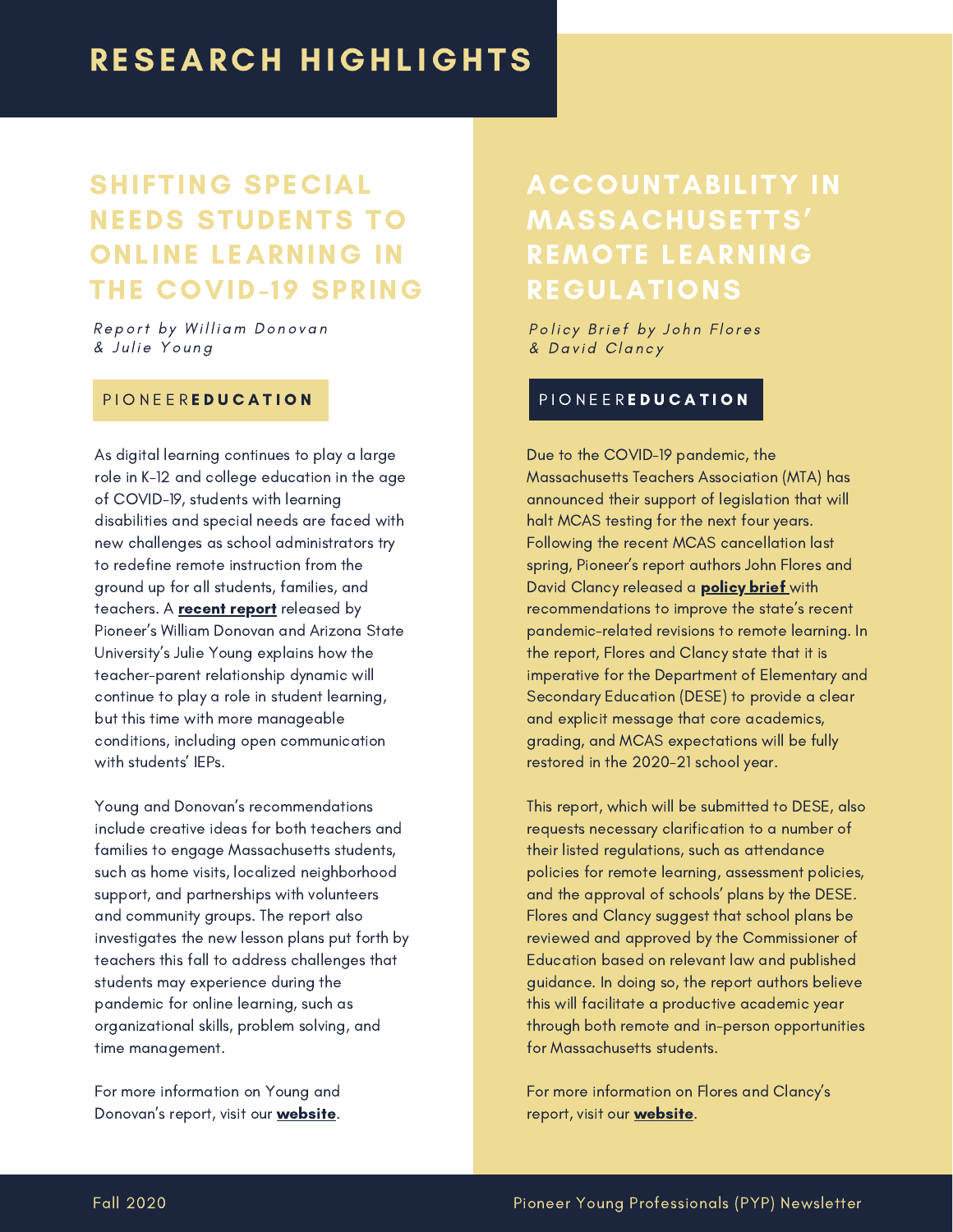### **RESEARCH HIGHLIGHTS**



### COVID-19 TRANSPARENCY: A STEP BACKWARDS

Op-Ed by David Clancy

#### P I O N E E R H E A L T H

Since March of 2020, the Commonwealth's COVID-19 reporting has become more transparent and detailed — but recently Massachusetts has taken a step backwards.

The state has ended its longstanding daily reporting of the virus' cumulative impact on various age groups and opted for a less transparent, weekly release. This data is solely based on results from the last two weeks, not cumulative information from the beginning of the crisis, making it nearly impossible for members of the public to learn about the rate of cases without manually calculating the data themselves.

Furthermore, the new approach of using a shorter time period magnifies mistakes. In a COVID-19 [report](https://www.mass.gov/info-details/archive-of-covid-19-cases-in-massachusetts) provided by the state on August 12th, only 14 deaths were noted as occurring in the two-week period when, in fact, more than 180 deaths were evident.

Although the report does administer cumulative data on dimensions other than age — including gender, race and ethnicity, county, and more  $-$  a [recent](https://pioneerinstitute.org/news/covid-19-transparency-a-step-backwards/) [op-ed](https://pioneerinstitute.org/news/covid-19-transparency-a-step-backwards/) by Pioneer's David Clancy argues this failure to do the same with age groups creates a picture that does not accurately depict the long-term trends of the crisis. A far greater mathematical and graphical impact is present on a report covering a two-week time period than a report covering a six-month or greater scale.

For more information on Clancy's analysis, visit our **[website](https://pioneerinstitute.org/news/covid-19-transparency-a-step-backwards/)**.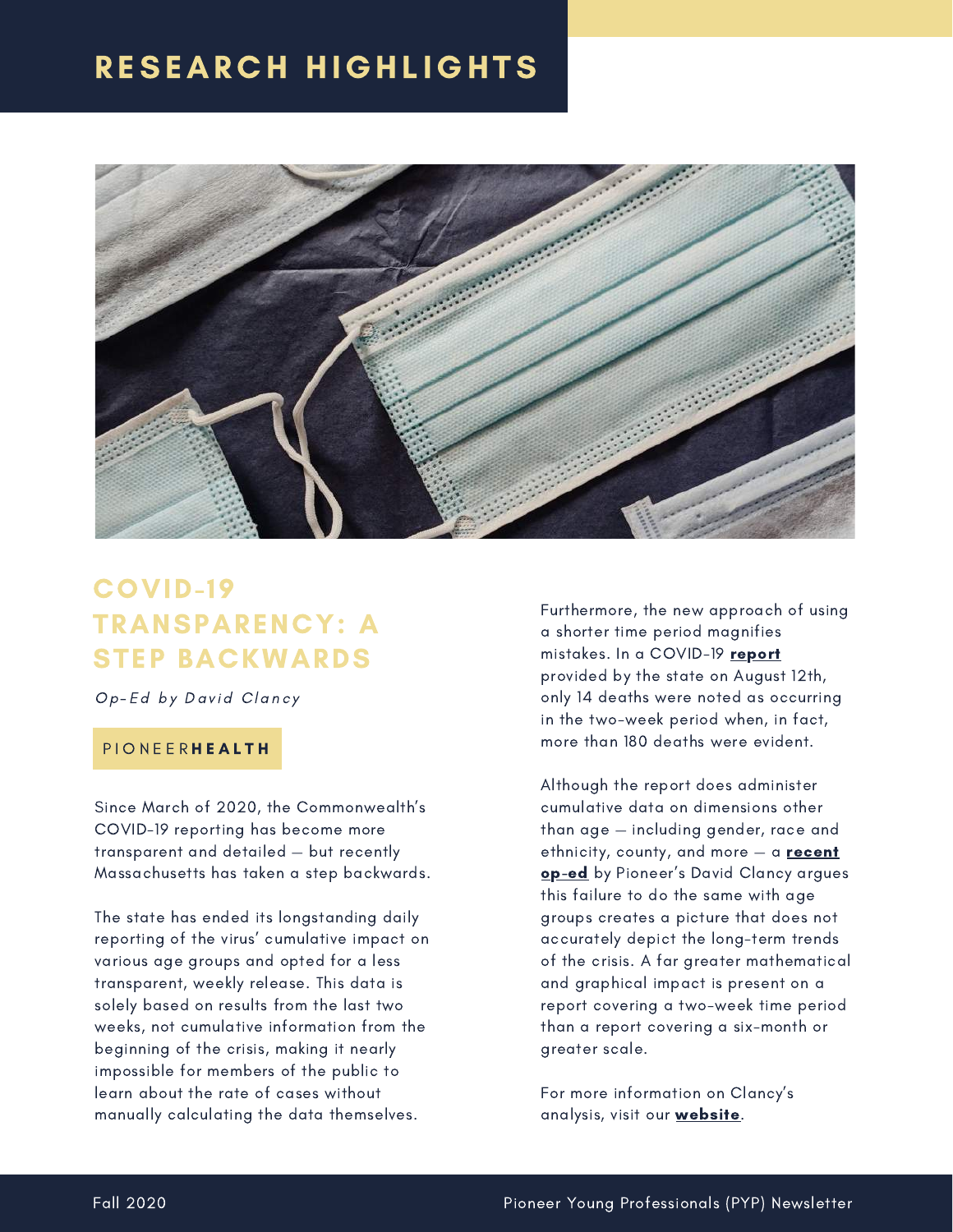### **RESEARCH HIGHLIGHTS**

### ANALYSIS OF SPENDING ON SHOPPABLE SERVICES IN MASSACHUSETTS

Study by Barbara Anthony & Seher Chowdury

#### P I O N E E R H E A L T H

Healthcare prices widely vary across the state of Massachusetts, however provider price variation is generally not associated with quality. If a service is expensive that does not necessarily mean that it is of higher quality than a lowercost service.

A **[recent](https://pioneerinstitute.org/pioneer-research/analysis-of-spending-on-shoppable-services-in-massachusetts/) study** conducted by Pioneer's Barbara Anthony and Seher Chowdhury found that consumers in a single Massachusetts county could have saved almost \$22 million in one year if they switched to 16 shoppable healthcare services with prices closer to industry averages, rather than using the most expensive providers.

In order to make the switch, Anthony and Chowdury indicate that consumers must be made aware of more affordable options and that changing their behavior would be in their best interest. Since shoppable services generate significant healthcare savings for consumers, it's up to proactive insurers and providers, as well as state government leadership, to provide customers with easily accessible healthcare cost information such as this.

For more information on Anthony and Chowdury's study, visit our **website**.

### MBTA TAKES ADVANTAGE OF RIDERSHIP LULL TO ACCELERATE \$8.5 BILLION MODERNIZATION PROGRAM

Press Release by Editorial Staff

#### PIONEER**TRANSPORTATION**

Amid ridership declines resulting from the COVID-19 pandemic, the MBTA announced that it will accelerate its ongoing construction projects this year. This puts the agency on track to fulfill the \$8.5 billion capital spending outlined in its FY2020- 2024 Capital Plan.

In a **recent press release**, the Insitute commends the Fiscal and Management Control Board and the MBTA management for recognizing this period of low transit use as an opportunity to revitalize a dated infrastructure. This follows the Institute's August 2019 [report](https://pioneerinstitute.org/featured/study-calls-for-easing-mbta-procurement-restrictions-and-beefing-up-project-management-capacity/), The MBTA's Capital Spending Crisis, and October 2019 [report,](https://pioneerinstitute.org/wp-content/uploads/dlm_uploads/MarshallPlan-WP.pdf) The \$8.5 Billion Marshall Plan for MBTA Needs, which criticized the chronic under-spending of available capital funds and called on the MBTA to hire outside expertise.

The T recently reported that June ridership levels were lower than February baseline levels prior to the pandemic by "70 percent on buses, 85 percent on subways, and 96 percent on commuter rail." In accordance with Pioneer's recommendations, the MBTA has hired outside experts to improve the project plan and accelerate construction schedules.

In the words of Pioneer's Jim Stergios, "The MBTA has made the most of a bad situation after suffering historic ridership declines triggered by the COVID-19 pandemic… the T deserves our congratulations. Our hope is that these investments will lead to a better customer experience once the pandemic has passed."

For more information on the modernization plan, visit our **website**.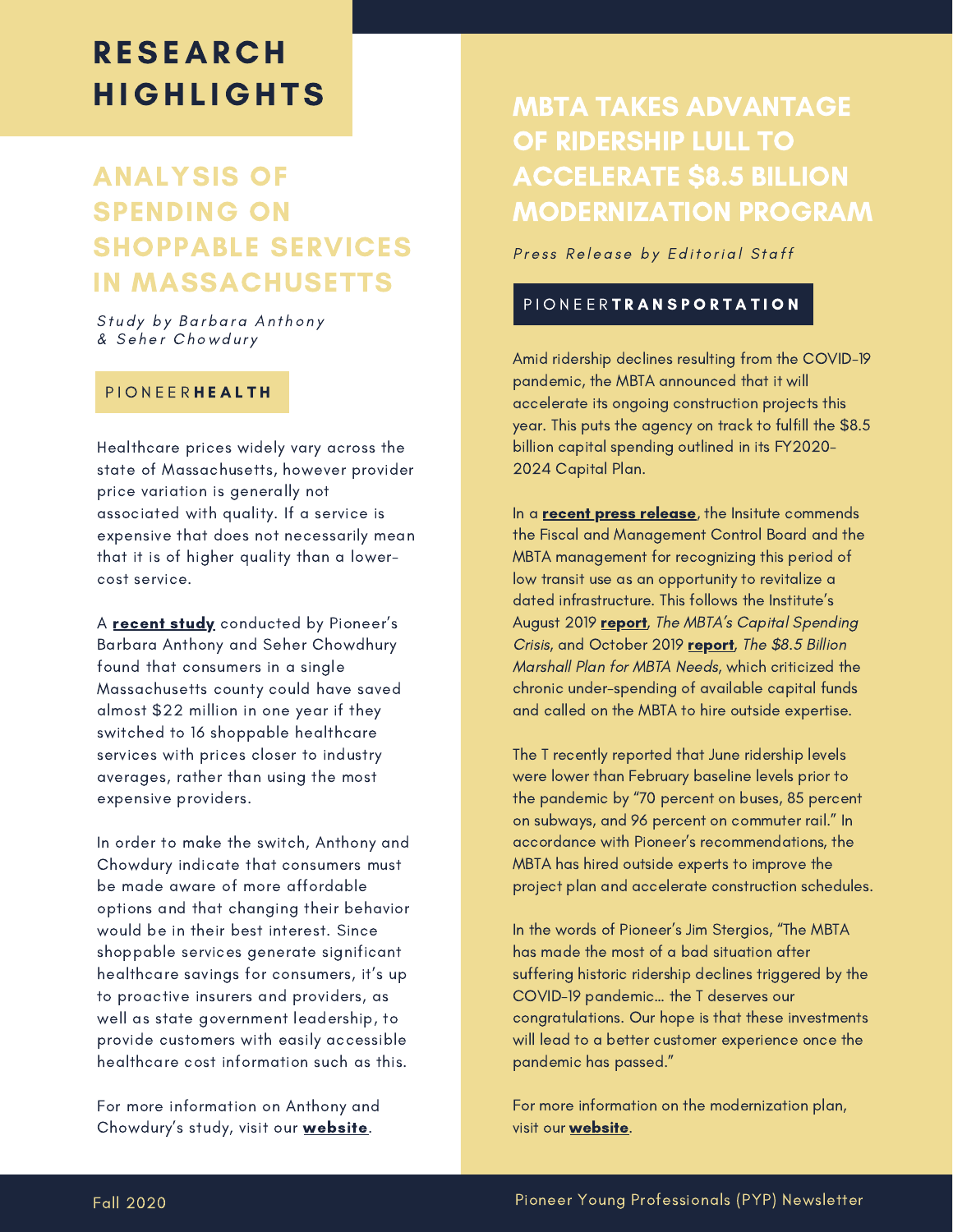## STAYING INVOLVED WITH PIONEER IN THE **AGE OF COVID-19**

It's easy to stay connected with Pioneer Institute through our various media channels where we continue to provide timely information and resources on a remote basis. We hope you have tuned into [HubWonk](https://pioneerinstitute.org/hubwonk/), our weekly podcast released each Tuesday that delves into current policy issues and innovative approaches to today's challenges, as well as **The [Learning](https://pioneerinstitute.org/podcast/the-learning-curve-new-national-education-podcast/) Curve**, our weekly podcast released each Wednesday where listeners can find straight talk about the nation's hottest education stories.

Through these projects, Pioneer aims to promote sound policy solutions from some of the industry's brightest minds in education, healthcare, economics, and transportation for decisionmakers, the media, and state residents alike. We invite you to read more on what we have discussed below!



### THE IMPORTANCE OF THE ELECTORAL **COLLEGE**

#### THE LEARNING CURVE

F E A T U R I N G In the wake of the recent presidential election, Cara Candal and Gerard Robinson are joined on "The Learning Curve" by nationally [recognized](https://pioneerinstitute.org/podcast/the-learning-curve-new-national-education-podcast/) author of Why We Need the Electoral College, Tara Ross. Ross explains the function of the Electoral College, why the Framers established it, and its historical role in elections. She explores how it encourages candidates to build coalitions across states and shares her thoughts on the current political climate.

You can listen to Ross's episode on The Importance of the Electoral College [here.](https://pioneerinstitute.org/featured/nationally-recognized-author-tara-ross-on-the-importance-of-the-electoral-college/?av_sc_blog_page=3)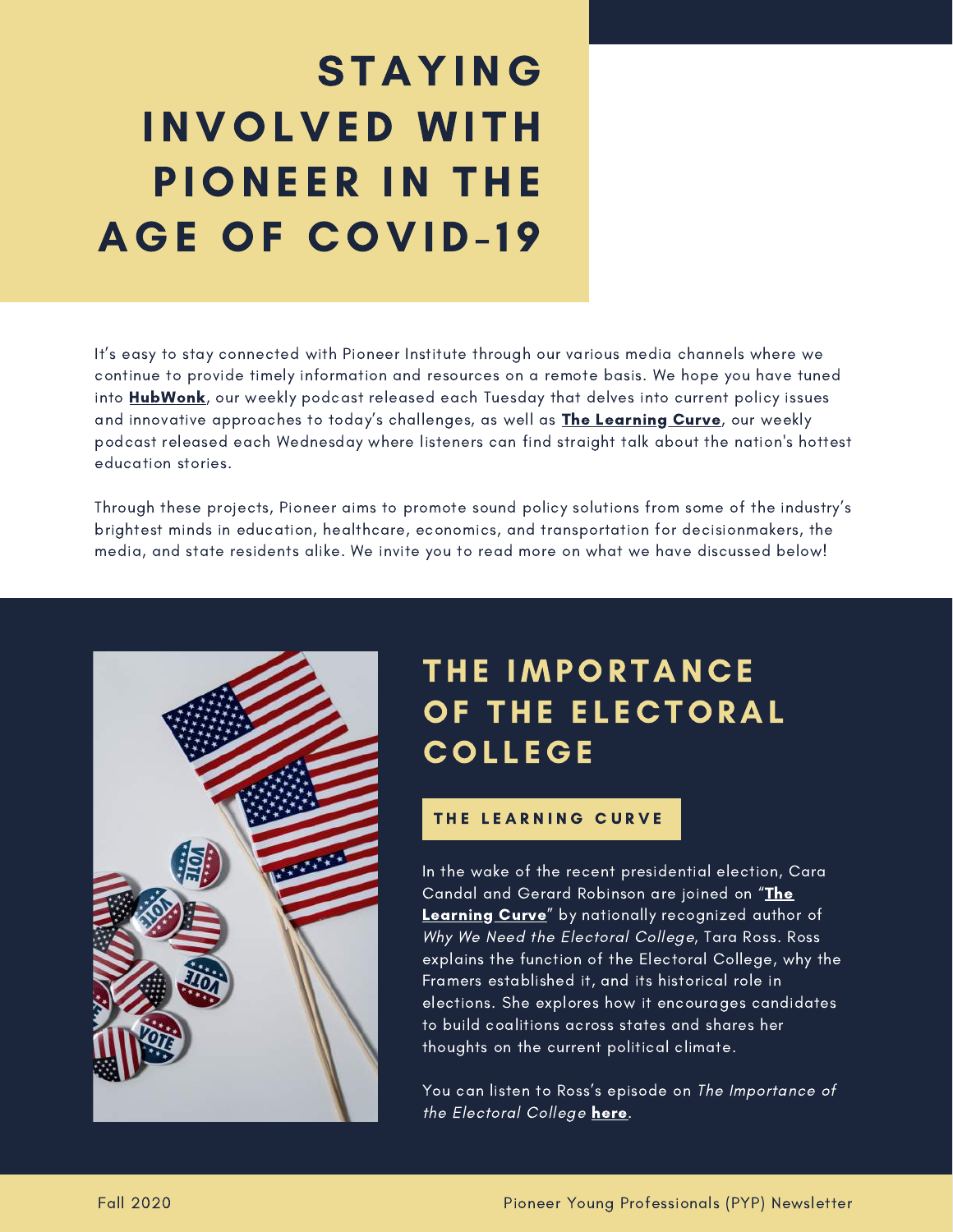### **STAYING INVOLVED WITH** PIONEER IN THE AGE OF COVID-19

### SUPREME COURT VACANCY: THE HISTORY, THE STAKES & THE OPTIONS FOR REPLACING A JUSTICE

#### **HUBWONK**

In a recent episode of ["HubWonk](https://pioneerinstitute.org/hubwonk/)," host Joe Selvaggi was joined by constitutional scholar and historian at Cato Institute, Ilya Shapiro, to talk about his new book, Supreme Disorder: Judicial Nominations and the Politics of America's Highest Court. The episode provides listeners with a historical context to better understand the makeup of the Court, the nomination process, and the impact of a new justice in the wake of Justice Ruth Bader Ginsburg's recent passing.

The Senate has since confirmed Judge Amy Coney Barrett to fill the open seat. This decision wraps up a divisive Senate confirmation battle, a division that showed in the final 52-48 vote tally.

You can listen to Selvaggi and Shapiro's episode on Supreme Court Vacancy: The History, the Stakes & the Options for Replacing a Justice [here.](https://pioneerinstitute.org/featured/supreme-court-vacancy-the-history-the-stakes-the-options-for-replacing-a-justice/)



### THANK YOU FOR YOUR SUPPORT!

As Pioneer Young Professionals, we greatly appreciate your commitment, engagement, and support of civic discourse and nonpartisan, data-driven research and programming.

The Institute thanks you for your Membership and encourages you to renew at this time by [donating](https://pioneerinstitute.org/donations/) here to help Pioneer better serve our community!